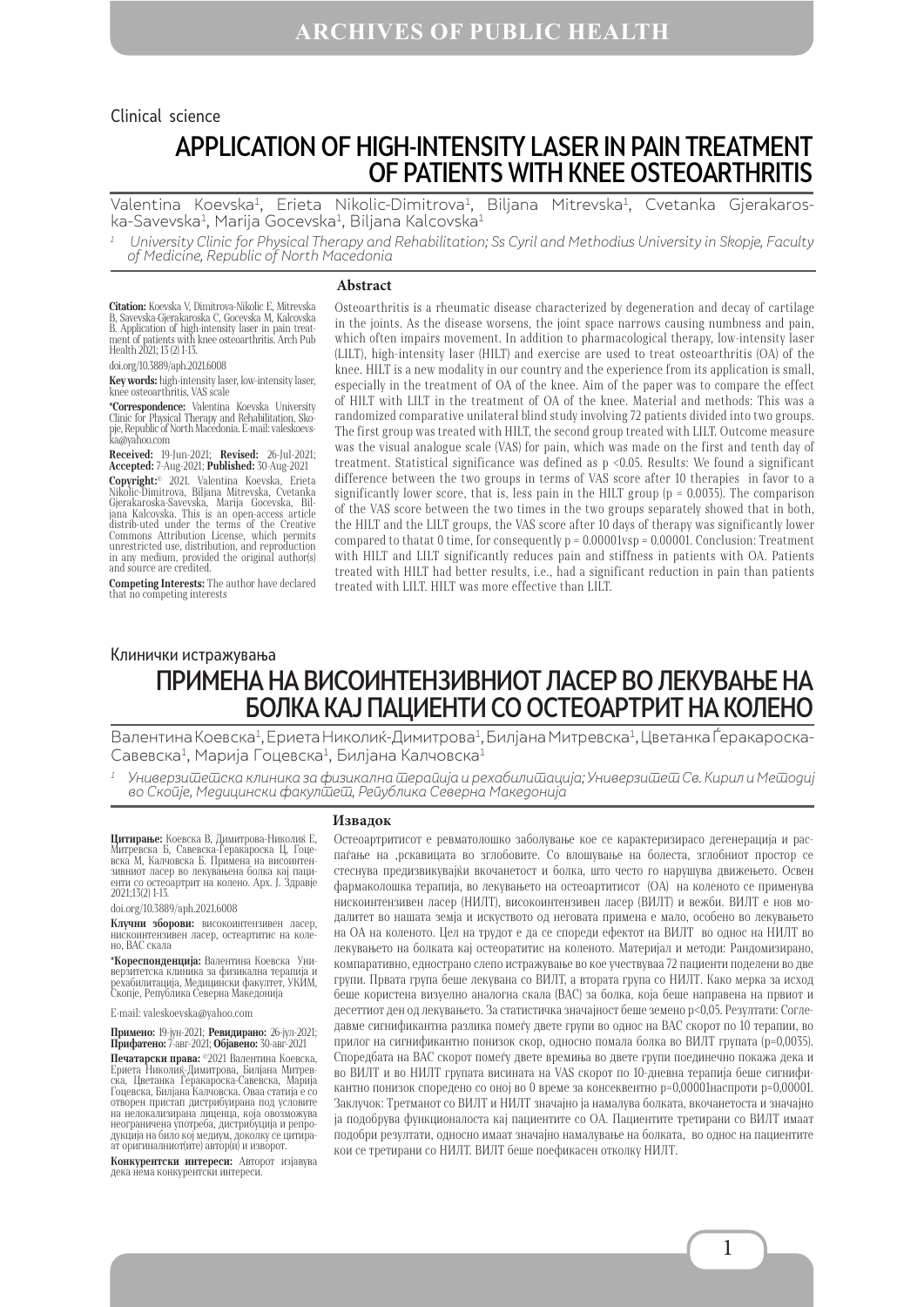## **Introduction**

Osteoarthritis (OA) is a very common cause of chronic musculoskeletal pain and disability in the adult population. In fact, all people over 60 years have some degenerative changes in their joints; 70-85% of them have signs and symptoms such as pain and short-term morning stiffness. One of the most common forms of osteoarthritis found in clinical practice is osteoarthritis of the knee (OAK). Radiographic evidence of OAK is present in about 30% of men and women over the age of 651 .

Pain and functional limitations lead to a reduction in quality of life and reduced participation in social and societal activities<sup>2</sup>. Osteoarthritis of the knee is characterized by degeneration and disintegration of the cartilage of the joint which over time leads to narrowing of the joint space. The ligaments and surrounding tendons may be affected, and bone growths may develop, or theso-called osteophytes. Pain, morning stiffness, and limited knee mobility are characteristic symptoms of OAK. Over time, typical deformities, such as varus or valgus may develop. Pain occurs due to changes in the synovial membrane, bone microfractures in the subchondral bone, mechanical irritation from osteophytes, and involvement of extraarticular structures of the knee such as bursitis, tendinitis, entesopathy, and enthesitis and eye spasm.Last but not least, pain is influenced by psychological andsocial factors<sup>3</sup>.

Analgesics, nonsteroidal anti-rheumatic drugs, glucosamine sulfate, and chondroitin sulfate are recommended to reduce pain and improve

functional ability. So far, several physical modalities such as tension, low-intensity laser and therapeutic ultrasound have been shown to be effective in treating OAK pain<sup>4,5,6</sup>.

Several recent studies have shown results where low-intensity laser therapy (LILT) reduces pain in patients with OAK7,8,9,10. High-intensity laser is a relatively new non-invasive physical modality in the treatment of OAK. In 2020, several reviews of research on the effectiveness of high-intensity laser therapy (HILT) in the treatment of pain were published. In the conclusion, the authors commented that in the future more research is needed with a larger sample of patients<sup>11,12</sup>. The results of several randomized trials of patients showed a significant reduction in pain and improvement in physical function in OAK 13,14. LILT has a biostimulatory effect. It occurs primarily locally in tissues that have absorbed the laser beam. Its main action is to accelerate the regeneration of damaged and diseased tissues, reduces swelling and pain and has an anti-inflammatory effect. The advantage of these lasers is their minimal thermal effect<sup>15</sup>.

In Ray M.'s review, several studies from 1980-2017 were analyzed examining the impact of laser therapy on both HILT and LILT in animal models. The laser has been shown to have a bistimulatory effect on cartilage and surrounding muscle and ligament tissue in joints as well as a positive effect on pathoanatomical changes in OA. It has also improved symptoms in this disease along with functioning, particularly emphasizing the HILT effects<sup>16</sup>.

High-intensity lasers also have a thermal and mechanical effect and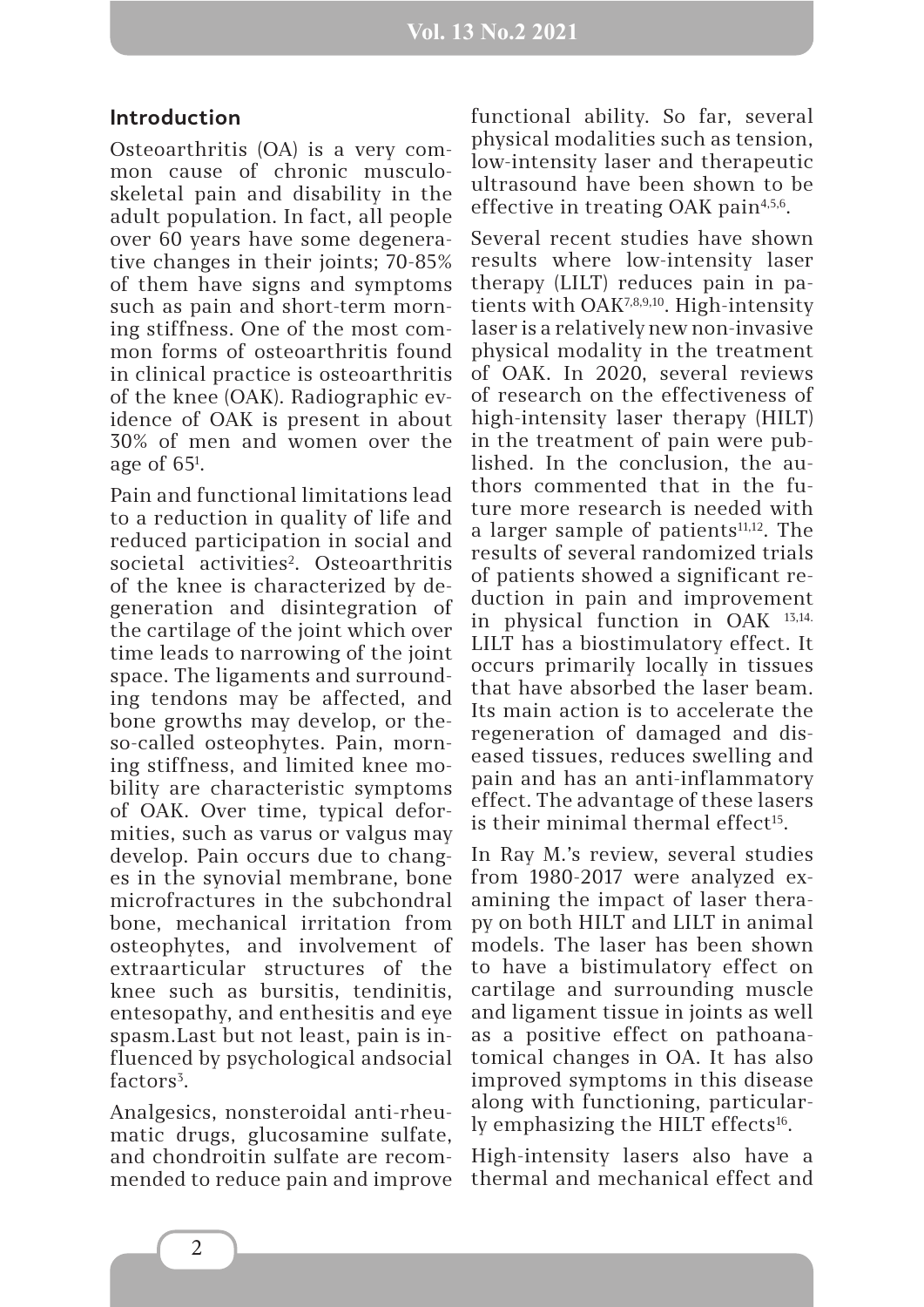induce an electromagnetic field, as well as photoelectric, electrochemical, and other changes in exposed tissues. The advantage of HILT is that byincreasing power the depth of penetration is increased, and thus the effects in deep structures, despite the presence of regression of the quantity and quality (coherence, polarization) of light electromagnetic energy<sup>17,18</sup>. HILT in the tissue causes a photochemical effect, such as increased oxygenation in the mitochondria and formation of ATP, which leads to an increased absorption of edema by increasing metabolism and microcirculation<sup>19</sup>.

A systematic search of PubMed, SAGE, HINARI databases showed that a small number of studies have compared the impact of HILT and LILT on pain and physical functioning in patients with OAK. So far, in our country no comparative study of the impact of HILT and LILT in patients with osteoarthritis of the knee has been conducted. This is a motive to conduct research in our country, which results would contribute to a better and higher quality treatment of patients with knee OA and enable better quality of life. The results of the research would help to establish protocols for treatment of OA with physical therapy.

The aim of this study was to compare the effect of HILT and LILT in reducing pain in OAK.

# **Material and methods**

This was one-sided blind randomized comparative study, conducted at the University Clinic for Physical Therapy and Rehabilitation in Skopje. The study included 72 patients who had previously been diagnosed with osteoarthritis of the

knee based on the clinical picture and X-ray.

Inclusion criteria: patients with pain due to osteoarthritis of the knee no longer than 3 months.

Exclusion criteria: application of corticosteroids and hyaluronic acid in the last 3 months, malignant diseases, fractures, tendon injury, meniscus, ligament, diseases of the hip and ankle, operated knee, rheumatoid arthritis, diseases with contraindications to laser therapy, personal reasons.

Patients were assigned into two groups.

- 1. The first group consisted of patients receiving a high-intensity laser therapy
- 2. The second group consisted of patients receiving a low-intensity lasertherapy.

Patients in both groups received 10 sessions of laser therapy. They were monitored for one month, during which period two controls were performed. The first control was after 10 sessions of treatment, and the second control was at the end of the 30 days follow-up.

A visual analog scale (VAS) was used to assess pain. It is a one-dimensional measure of pain intensity (0-100 mm), used in different adult populations, including those with rheumatic diseases (20). A higher result indicates a greater intensity of pain. We noted the intensity of pain as 0 if there was no pain (0-4 mm), 1 for mild pain (5-44 mm), 2 for moderate pain (45-74 mm) and 3 severe pain  $(75-100 \text{ mm})$ .<sup>21</sup>). The pain assessment was made at the beginning and 10 days after the treatment of the patient. Assessment of physical function, stiffness, and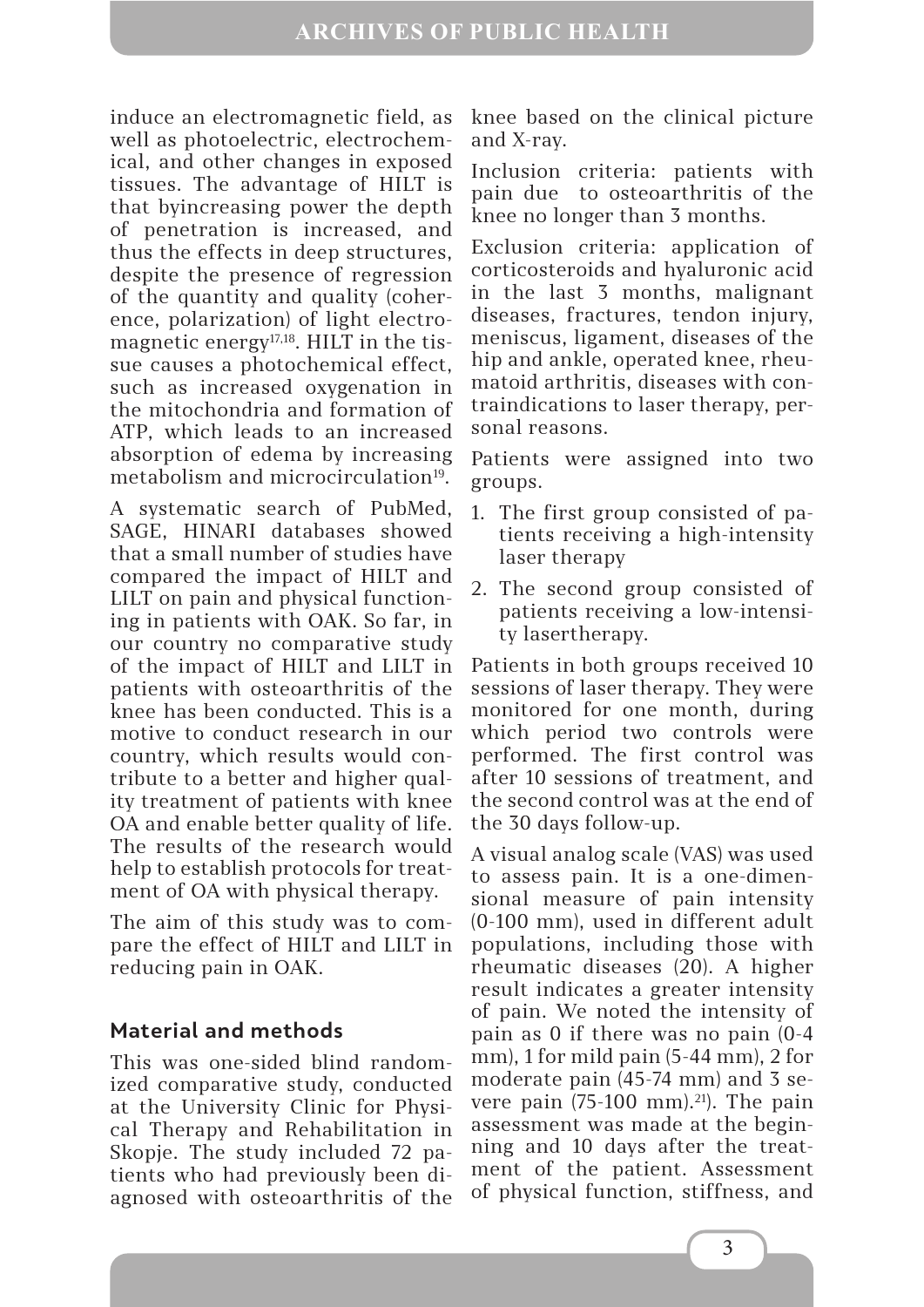knee pain was determined by the WOMAX index (or Western Ontario and McMaster Universities Osteoarthritic Index). The index contains 24 questions, 5 related to pain, 2 to stiffness and 17 to physical function. It can be used to monitor the course of the disease or to determine the effectiveness of various interventions (pharmacological, surgical, physiotherapy, etc. $)^{22}$ .

### **High-Intensity Laser Treatment Protocol**

For high-intensity laser therapy, a VIKARE electro-medical device of Italian production was used with a power of 4-8 W. The application uses a standardized protocol presented in the device, every day, for a total of 10 days. The patient receives 8.00 J / cm2 per one session, for a period of 10 minutes. The patient lies in a supine position with a knee flexion of 300. The application of laser radiation is by scanning transversally and longitudinally on the anterior, medial and lateral side of the knee joint with special emphasis on the femoral and tibial epicondyle 23.

### **Low-Intensity Laser Treatment Protocol**

For low-frequency laser treatment, Eco Medico Laser device of Electronic Design, Ser. N<sup>0</sup>1116 made in Serbia was used. A standardized protocol for application presented in the device was used. The application dose is  $5J / cm^2$ , with a power of 200Hz. The patient lies in a supine position, with a knee flexion of 30<sup>0</sup>. Knee skin is cleansed with alcohol. The application is performed with a probe atacupuncture-trigger painful points on the medial, anterior and lateral side

of the knee, a total of 14 points. Each point takes a third of 25 seconds, the total duration of one application is 6 minutes. The patient is treated daily, with a weekend break, receiving 10 sessions in a 2-week-period. The patient and the doctor wear goggles during the application of LILT and HILT. The data obtained during the study were statistically analyzed using the SPSS software package, version 22.0 for Windows (SPSS, Chicago, IL, USA). A significance level of p <0.05 was used to determine the statistical significance.

## **Results**

The distribution of patients by gender in the HILT and LILT groups showed representation of 23 (63.89%) vs 31 (86.11%) women, and 13 (36.11%) vs 5 (13.89%) men, respectively. We observed a significantly higher proportion of male patients in the group treated with HILT  $(p =$ 0.0294) (Table 1).

The mean age of patients in the HILT and LILT groups was  $61.36 \pm$ 8.14 vs  $60.36 \pm 7.45$  without a significant difference between the two groups ( $p = 0.7105$ ). The proportion of patients in the age groups of 50- 59 and 60-69 years was equal in both the HILT and the LILT groups, that is, 13 (36.11%) vs 14 (38.89%), consequently. In both groups, the proportion of patients aged 40-49 was lowest, followed by 70-79. The analysis of BMI indicated an average value of  $30.68 \pm 4.49$  kg / m<sup>2</sup> in the HILT and  $30.29 \pm 4.49$  kg / m<sup>2</sup> in the LILT group without a significant association between the BMI level and the group to which the patients belonged ( $p = 0.6162$ ).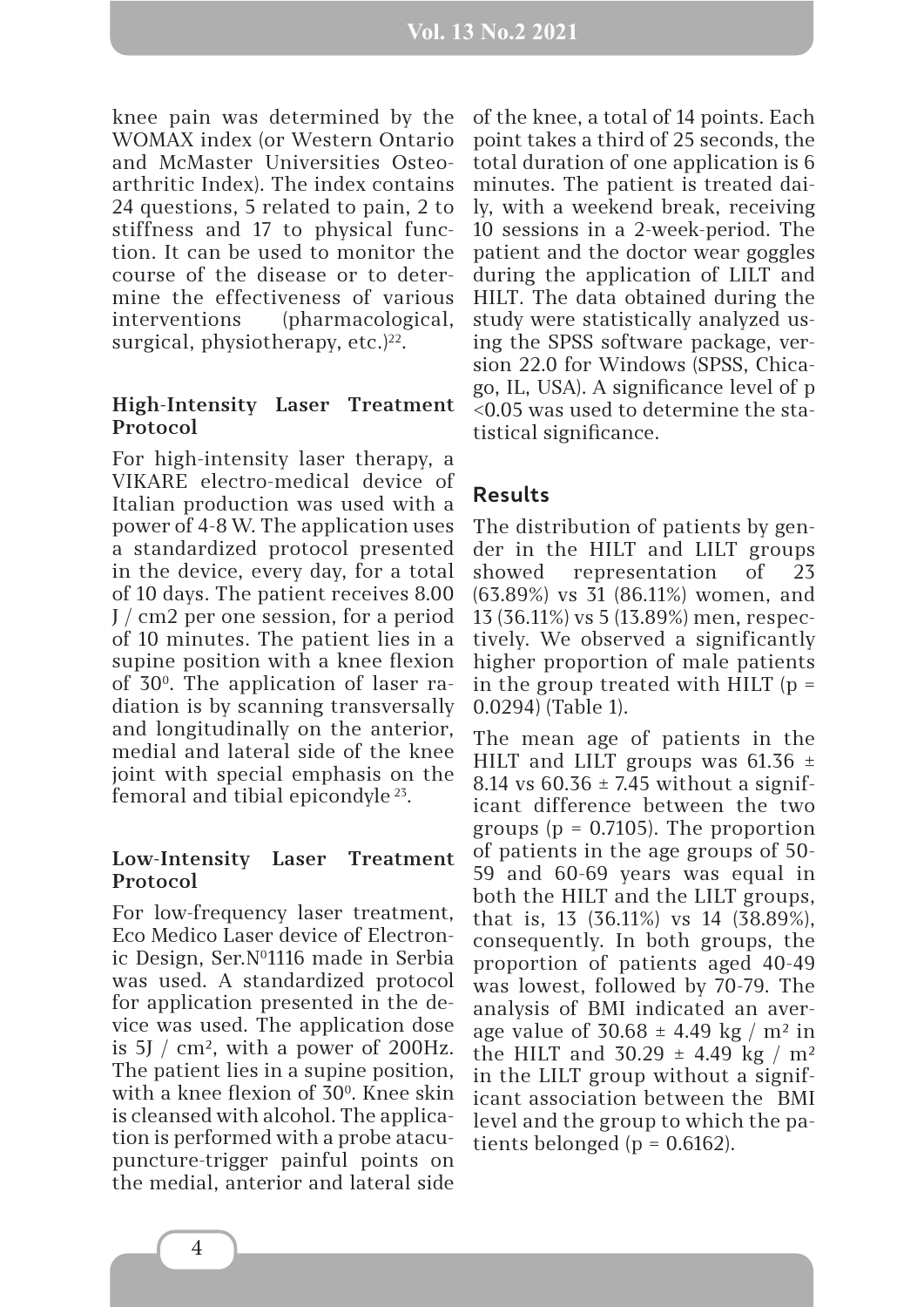|                                | groups                |                       |                                                            |  |
|--------------------------------|-----------------------|-----------------------|------------------------------------------------------------|--|
| <b>Parameters</b>              | <b>HILT</b><br>$N=36$ | <b>LILT</b><br>$N=36$ | $\mathbf{p}$                                               |  |
| Gender- $N(\%)$                |                       |                       |                                                            |  |
| Female                         | 23 (63.89%)           | 31 (86.11%)           | Pearson Chi-square<br>test=4,7407; $df=1$ ;<br>$p=0,0294*$ |  |
| Male                           | 13 (36.11%)           | 5 (13.89%)            |                                                            |  |
| Age (years)                    |                       |                       |                                                            |  |
| $\pm$ SD                       | $61.36 \pm 8.14$      | $60.36 \pm 7.45$      | Mann-Whitney U Test:<br>$Z=0.3716$ ; $p=0.7105$            |  |
| Min/Max                        | 45/76                 | 45/72                 |                                                            |  |
| Median (IQR)                   | $62(55-68)$           | $61(55-66.5)$         |                                                            |  |
| Agegroups - $-N(\%)$           |                       |                       |                                                            |  |
| 40-49                          | $2(5.56\%)$           | 3(8.33%)              | Fisher-Freeman-Hal-<br>ton exact test:<br>$p=0.8094$       |  |
| 50-59                          | 13 (36.11%)           | 14 (38.89%)           |                                                            |  |
| 60-69                          | 13 (36.11%)           | 14 (38.89%)           |                                                            |  |
| 70-79                          | 8 (22.22%)            | $5(13.89\%)$          |                                                            |  |
| <b>BMI</b> ( $\text{kg/m}^2$ ) |                       |                       |                                                            |  |
| $\pm$ SD                       | $30.68 \pm 4.49$      | 30.29±4.49            | Mann-Whitney U Test:<br>$Z=0.5012$ ; p=0.6162              |  |
| Min/Max                        | 22.25/40.40           | 22.55/40.40           |                                                            |  |
| Median (IQR)                   | 30.24 (27.51-33.47)   | 29.38 (27.35-32.43)   |                                                            |  |

#### **Table 1.** General characteristics by groups

\*significant for p<0.05

## **Anamnestic data**

The anamnestic data on knee pain by groups is given in Table 2. Most of the patients from both groups (HILT/ LILT) had no experience of previous knee pain - 26 (72.11%) vs 29 (80.56%) respectively, without a significant association of the existence of this type of experience with the group to which patients belonged ( $p = 0.4051$ ). The time from the last episode of pain was without a significant difference between the groups and it was  $7.64 \pm 8.96$  months for the HILT and  $8.11 \pm 8.66$  months for the LILT group. In 50% of patients from both groups, the time to the last episode of pain was longer than 5.5 months, and the longest time in both groups was 36 months. Previous treatment of knee pain was reported by 20 (55.56%) patients in the HILT and 17 (47.22%) of those in the LILT group. We found no significant association between the positive history of previous treatment and the group to which patients were assigned  $(p =$ 0.4793).

Most of the patients in the HILT group,12 or 60%, was previously treated with antirheumatic drugs followed by physical + antirheumatic drugs, 5 (25%), and physical therapy, 3 (15%) patients. In the LILT group, most of the knee pain was treated with physical + antirheumatic drugs, 7 (41.18%), followed by an equal proportion of 5 (29.41%) who were treated with physical therapy, i.e., only with antirheumatic drugs. The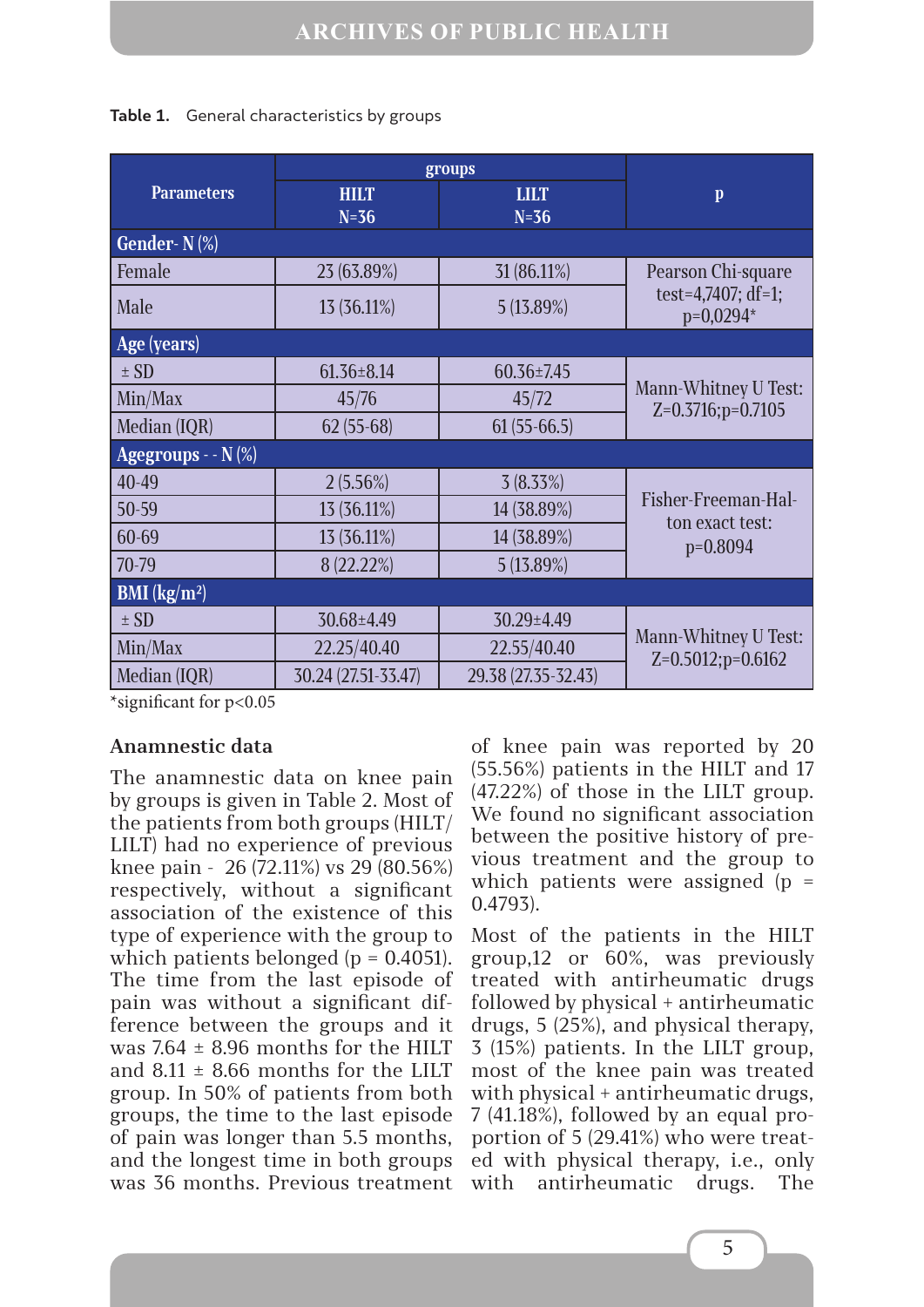analysis did not establish a significant association between the group to which patients belonged and the

type of previous treatment of knee pain (p = 0.1742).

|                                   | groups                |                       |                                                            |  |  |  |  |  |  |
|-----------------------------------|-----------------------|-----------------------|------------------------------------------------------------|--|--|--|--|--|--|
| <b>Parameters</b>                 | <b>HILT</b><br>$N=36$ | <b>LILT</b><br>$N=36$ | $\mathbf{p}$                                               |  |  |  |  |  |  |
| Pain for the first time - $N$ (%) |                       |                       |                                                            |  |  |  |  |  |  |
| N <sub>o</sub>                    | 26 (72.11%)           | 29 (80.56%)           | Pearson Chi-square<br>test= $0.6930$ ; df=1;<br>$p=0.4051$ |  |  |  |  |  |  |
| Yes                               | 10 (27.78%)           | $7(19.44\%)$          |                                                            |  |  |  |  |  |  |
| Last episode (month)              |                       |                       |                                                            |  |  |  |  |  |  |
| $\pm$ SD                          | $7.64 \pm 8.96$       | $8.11 \pm 8.66$       |                                                            |  |  |  |  |  |  |
| Min/Max                           | 0/36                  | 0/36                  | Mann-Whitney U Test:<br>$Z = -0.2083$ ; $p = 0.8349$       |  |  |  |  |  |  |
| Median (IQR                       | $5.5(0-12)$           | $5.5(3-12)$           |                                                            |  |  |  |  |  |  |
| Previous treatment-N (%)          |                       |                       |                                                            |  |  |  |  |  |  |
| N <sub>o</sub>                    | 16 (44.44%)           | 19 (52.78%)           | Pearson Chi-square<br>test=0.5004; df=1;<br>$p=0.4793$     |  |  |  |  |  |  |
| Yes                               | 20 (55.56%)           | 17 (47.22%)           |                                                            |  |  |  |  |  |  |
| <b>BMI</b> ( $\text{kg/m}^2$ )    |                       |                       |                                                            |  |  |  |  |  |  |
| Physical therapy                  | 3(15%)                | 5(29.41%)             | Fisher-Freeman-Hal-<br>ton exact test:<br>$p=0.1742$       |  |  |  |  |  |  |
| Physical therapy+<br><b>NSAIL</b> | 5(25%)                | 7(41.18%)             |                                                            |  |  |  |  |  |  |
| <b>NSAIL</b>                      | $12(60\%)$            | 5(29.41%)             |                                                            |  |  |  |  |  |  |

**Table 2.** Analysis of anamnestic data on knee pain by groups.

\*significant for p<0.05

**Table 3.** Comparison at VAS scale for knee pain between groups and intergroups at two times.

| <b>VAS</b>                                                                                                        |             | N  | $\pm SD$        | Min/Max | <b>Median</b><br>( IQR) | $\mathbf{p}$                                       |
|-------------------------------------------------------------------------------------------------------------------|-------------|----|-----------------|---------|-------------------------|----------------------------------------------------|
|                                                                                                                   | <b>HILT</b> | 36 | $7.14 \pm 1.62$ | 3/10    | $7(6-8)$                | Mann-Whitney U test:<br>$Z=0.7433$ ;<br>$p=0.4573$ |
| 0-time                                                                                                            | <b>LILT</b> | 36 | $6.81 \pm 1.62$ | 3/10    | $7(6-8)$                |                                                    |
| 10-therapies                                                                                                      | <b>HILT</b> | 36 | $2.22 \pm 1.74$ | 0/5     | $2(1-4)$                | Mann-Whitney U test: Z=-<br>2.9169; $p=0.0035*$    |
|                                                                                                                   | <b>LILT</b> | 36 | $3.56 \pm 1.78$ | 0/7     | $4(2-5)$                |                                                    |
| Wilcoxon signed-rank test 0/10: VILT- Z=5.2316; p=0.00001* NILT- Z=5.0119; p=0.00001*<br>$*$ significant < $0.05$ |             |    |                 |         |                         |                                                    |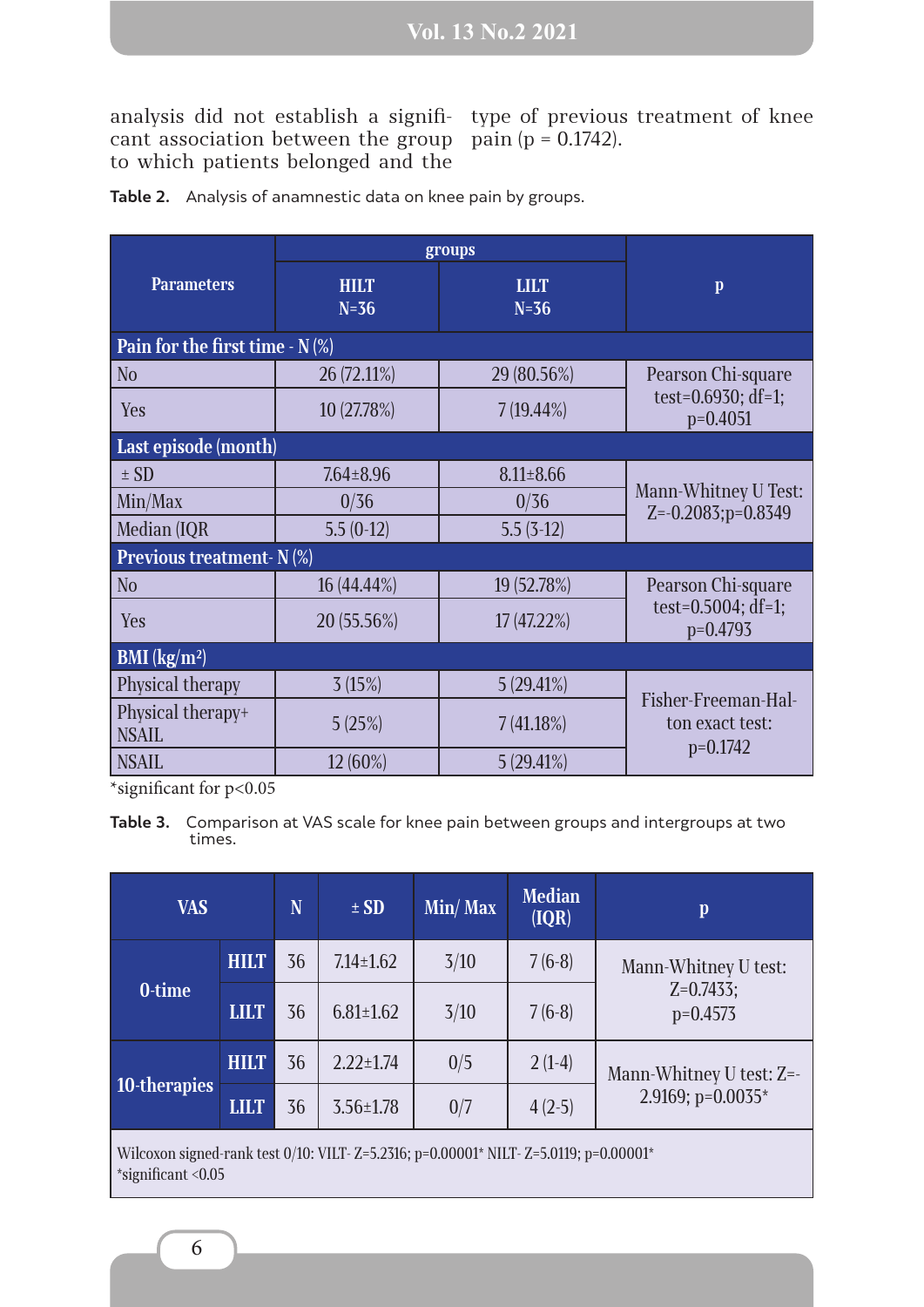Knee pain in patients of both groups was assessed according to VAS at two times, at 0 time and after 10 therapies (Table 3). At0time the average VAS score in the HILT andLILT group was 7.14  $\pm$  1.62 vs 6.81  $\pm$  1.62, with a min / max value in both groups of 3/10 or 50% of patients in whom the pain had a VAS score higher than 7. We found no significant difference between the two groups regarding VAS score level( $p = 0.4573$ ). After 10

therapies, the average VAS score in the HILT and LILT groups was 2.22  $\pm$  1.74 vs 3.56  $\pm$  1.78 with a min / max score of consequently0/5 vs 0/7 and 50% of patients with VAS score lower than consequently 2 vs 4. There was a significant difference between the two groups in terms of the VAS score level after 10 therapies in favor of a significantly lower score or less pain in the HILT group  $(p = 0.0035)$ (Figure 1).



**Figure 1.** Comparison of VAS for group and intergroup knee pain at two times

Additionally, we compared the VAS score between the two times in the two groups separately.We found that in both groups, HILT and LILT, the VAS score after 10 days of therapy was significantly lower compared to that at 0 time for consequently  $p =$  $0.00001$  vs  $p = 0.00001$  (Figure 1).

## **Discussion**

Our study included two equal groups of 36 (100%) subjects; the first was treated with high-intensity laser therapy (HILT), and the second with low-intensity laser therapy (LILT). The general characteristics by groups are given in Table 1. We observed a significantly higher proportion of male patients in the group treated with HILT  $(p = 0.0294)$ . The mean age in the HILT andLILT groups was without a significant difference between the two groups  $(p = 0.7105)$ . Also, there was no significance between the BMI level and the group to which patients belonged ( $p = 0.6162$ ).

In 50% of patients from both groups, the time to the last episode of pain was longer than 5.5 months, and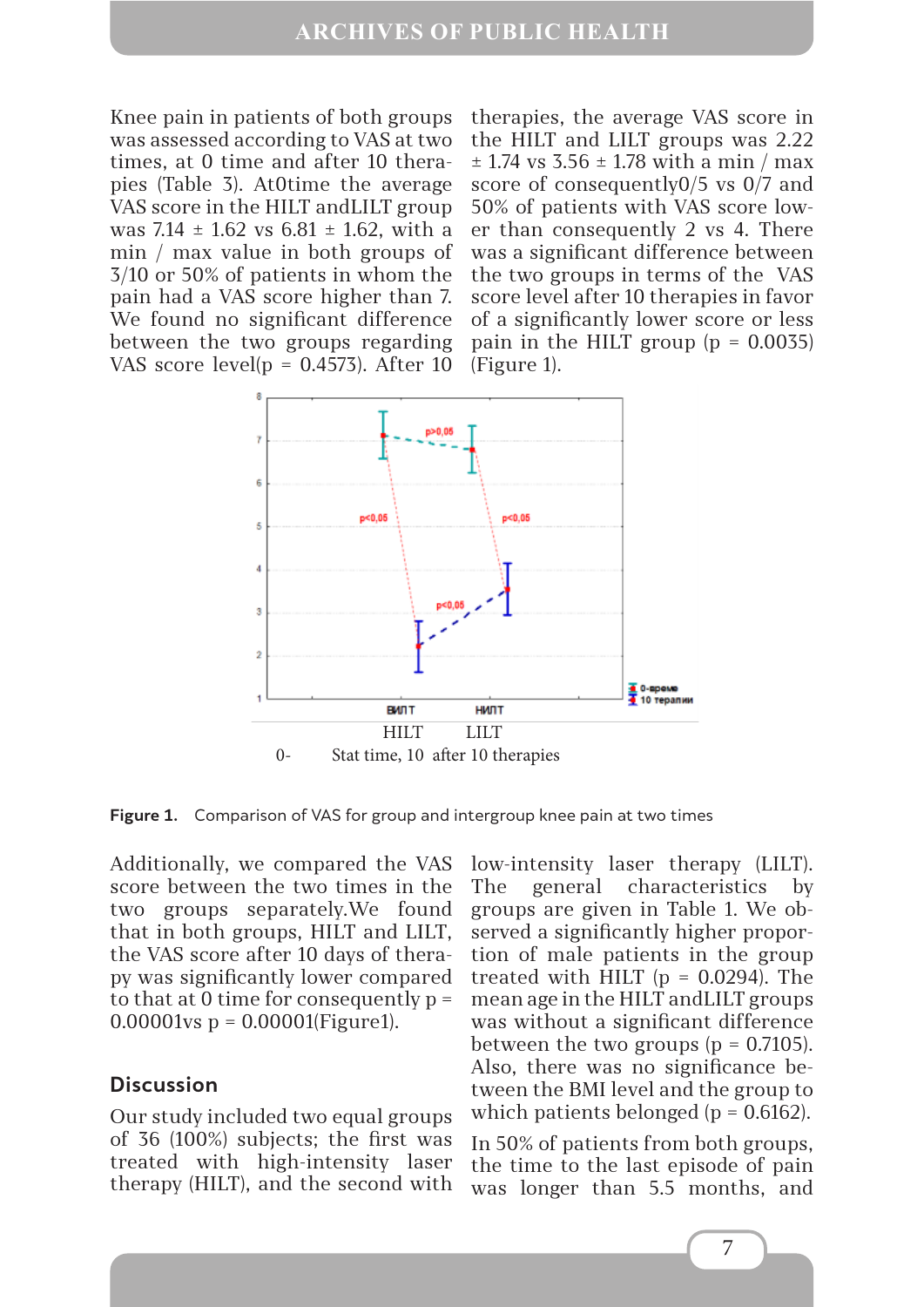the longest time was 36 months. We found no significant association between the positive history of previous treatment and the group to which patients belonged ( $p = 0.4793$ ). The analysis showed no significant association between the group to which patients belonged and the type of previous treatment of knee pain ( $p = 0.1742$ ).

#### VAS scale

At 0 time we did not find a significant difference between the two groups in terms of the VAS score  $(p = 0.4573)$ . We found a significant difference between the two groups in terms of the VAS score after 10 therapies in favor to a significantly lower score, i.e., less pain in the HILT group  $(p =$ 0.0035).

Additionally, we compared the VAS score between the two times in the two groups separately. We found that in both groups, HILT and LILT, the VAS score after 10 days of therapy was significantly lower compared to that at 0 time for consequently  $p =$  $0.00001$ vs p = 0.00001.

Our study demonstrated statistically significantly better results in the group of patients treated with HILT than in the group treated with LILT. In the available literature, LILT is considered an effective modality in the treatment of knee OA24. In previous studies, it was used alone or in combination with acupuncture or exercise<sup>25,26</sup>. In several studies, the authors did not find an allergic effect of LILT in patients with OA of the knee 27, 28. In contrast, other authors demonstrated efficacy in the treatment of pain with  $LILT<sup>26,29,30</sup>$ . In addition, LILT was shown to be superior to ultrasound therapy in treatment of patients with OAK29.

In our study, we examined the effectiveness of LILT in treating pain by using VAS at least 1 week after treatment. The results obtained in our study about the LILT impact are similar to several previous studies that applied the same outcome measure<sup>29,30</sup>. LILT reduces pain directly by reducing the conduction velocity of sensitive nerves and raising the pain threshold, or indirectly by increasing tissue oxygenation and subsequently reducing swelling<sup>30</sup>. Meanwhile, it has been reported in the literature that LILT reduces the intensity of the inflammatory process31 and improves microcirculation<sup>32</sup>. Recently, HILT has been used in the treatment of pain in neurological and musculoskeletal disorders. For e.g., the study of Paul et al comprising former athletes with osteoarthritis showed HILT to be effective in reducing chronic pain  $33$ . In addition, HILT has been shown to be effective in reducing low back pain 34,35,36, chronic ankle pain 37, neck pain 38, and carpal tunnel syndrome 39. HILT also showed a positive shortterm effect in frozen shoulder<sup>40</sup>, a long-term positive effect in reducing lateral epicondylitis inflammation<sup>41</sup>, and in Bell's palsy<sup>42</sup>.

Several recent surveys from 2015 and 2017 that reviewed the results of several studies about the LILT treatment of OA reported that LILT had limited effects on the treatment 43, 44 . In contrast, a number of randomized trials on the efficacy of HITL in the treatment of chronic pain has increased in recent years. One of them is our studywhere HILT has proven to be a simple, non-invasive, and effective choice for physiotherapy or physical modalities. HILT is simple to apply ("point-and-shoot") and has almostno side effects. The only known side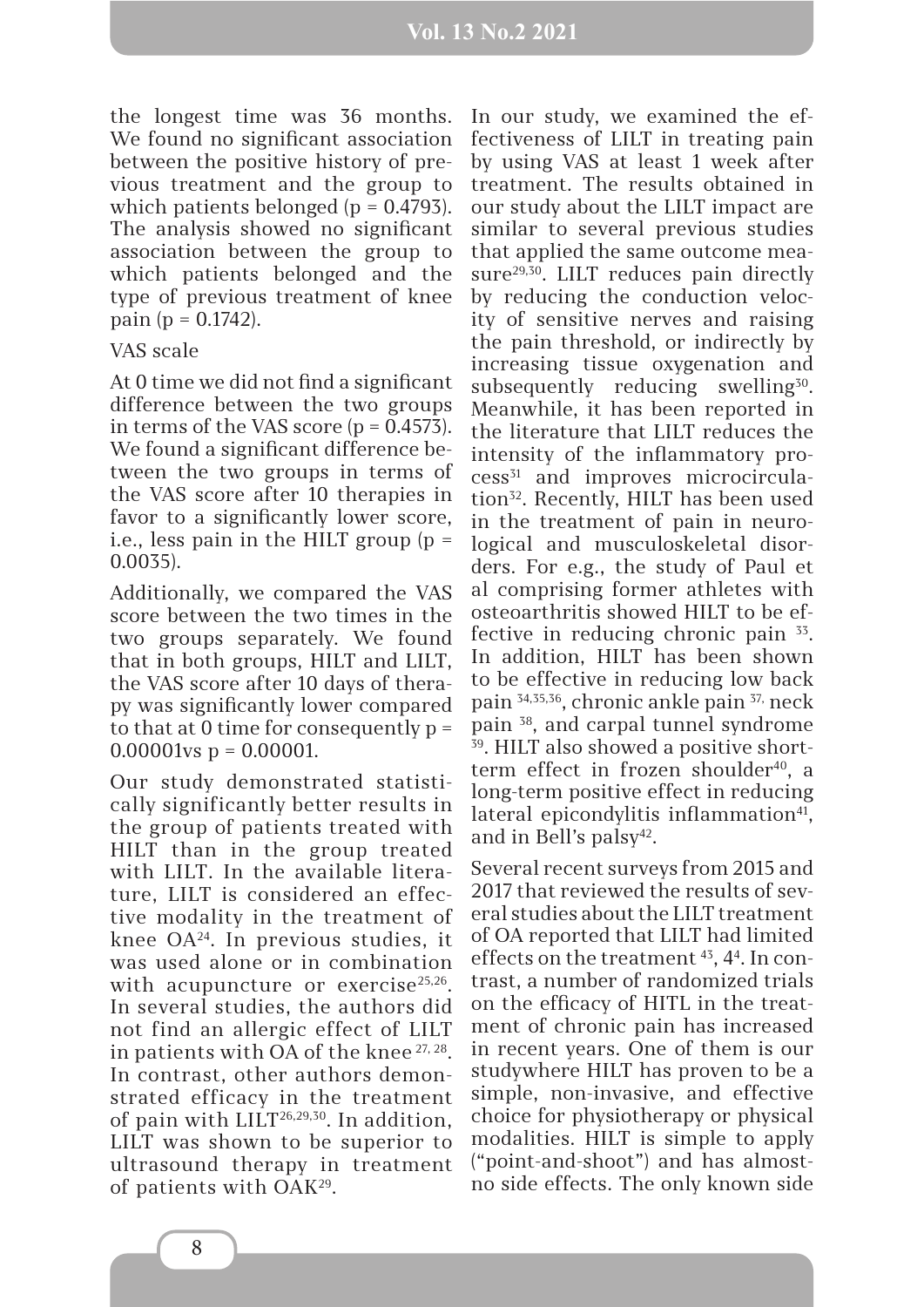effect is a temporary change in skin color (redness) and a burning sensation if the head of the laser probe is located near the surface of the skin. The study conducted by Villiani et al. demonstrated that analgesic effect and better functionality in OA of the knee can be achieved, after application of only 5 procedures, continuously every day45.

There are several studies in the literature that have examined only the analgesic efficacy of VAS with HILT in OA of the knee 46,11,13. One of them is the study of Kim et al. <sup>46</sup>, which included 28 patients, who showed a significant reduction in pain (P <0.05) after half a month of knee treatment. Similarly, in the study of Stiglitz-Rogoznica et al. 11 where 96 patients were randomized, pain was also evaluated at theVAS scale before and after 10 days of treatment. The results showed a statistically significant reduction in pain  $(p \le 0.001)$ . In the randomized pilot study of Ilieva and Angelova comprising 72 patients, the results showed that there was a significant reduction in pain after seven days of treatment in the group of patients treated with HILT  $(p < 0.001)^{47}$ .

There are several studies in the literature that comparedthe effectiveness of HILT with conservative physical therapy (ultrasound, interference currents, and exercise). One of them is the study of Goal-Joo<sup>48</sup>, where patients were assigned into two groups and received 12 treatments. The results of VAS and K-VOMAK showed that HILT wa sa more effective in pain treatment of patients with OAK than conventional therapy.

A recent one-sided blind comparative study by Nazari et al. published in 2020 compared the efficacy of HILT

with conventional physical therapy in OA of the knee. In this study, the results of HILT were superior to conventional physical therapy in relieving pain and improving function. The study was conducted in 93 respondents, who were randomly assigned into three groups; the first one treated with HILT and exercise, the second with conventional physical therapy and the third group with exercise only. The HILTgroup was treated for 12 sessions. The results of VAS, timed up and go test, 6-min walk test, Western Ontario and Mc-Master Universities Osteoarthritis (WOMAC) questionnaire showed a significant improvement in the first group treated with HILT and exer $cise^{49}$ .

This study conducted in our institution supports the fact that the effect of the laser depends on the characteristics of the laser it self such as wavelength and coherence. The effectiveness of HILT is based on the specific and high-peak power of the laser pulse with a certain frequency and width of the pulse. Thanks to this high-energy peak, a large amount of energy is supplied in a short time (vertical effect), unlike the traditional delivery of the same amount of energy for a longer time and the risk of heating and tissue damage (horizontal effect). The advantage of HILT compared to LILT is that by increasing power the depth of penetration increases, and thus the effect in deep structures. The reduction of pain occurs through the so-called "Gate control system". This system is the result of the stimulating effect of radiation on the regeneration of nerve fibers. The anti-inflammatory effect is realized by modulating the components of the inflammatory reaction, exudation, change and pro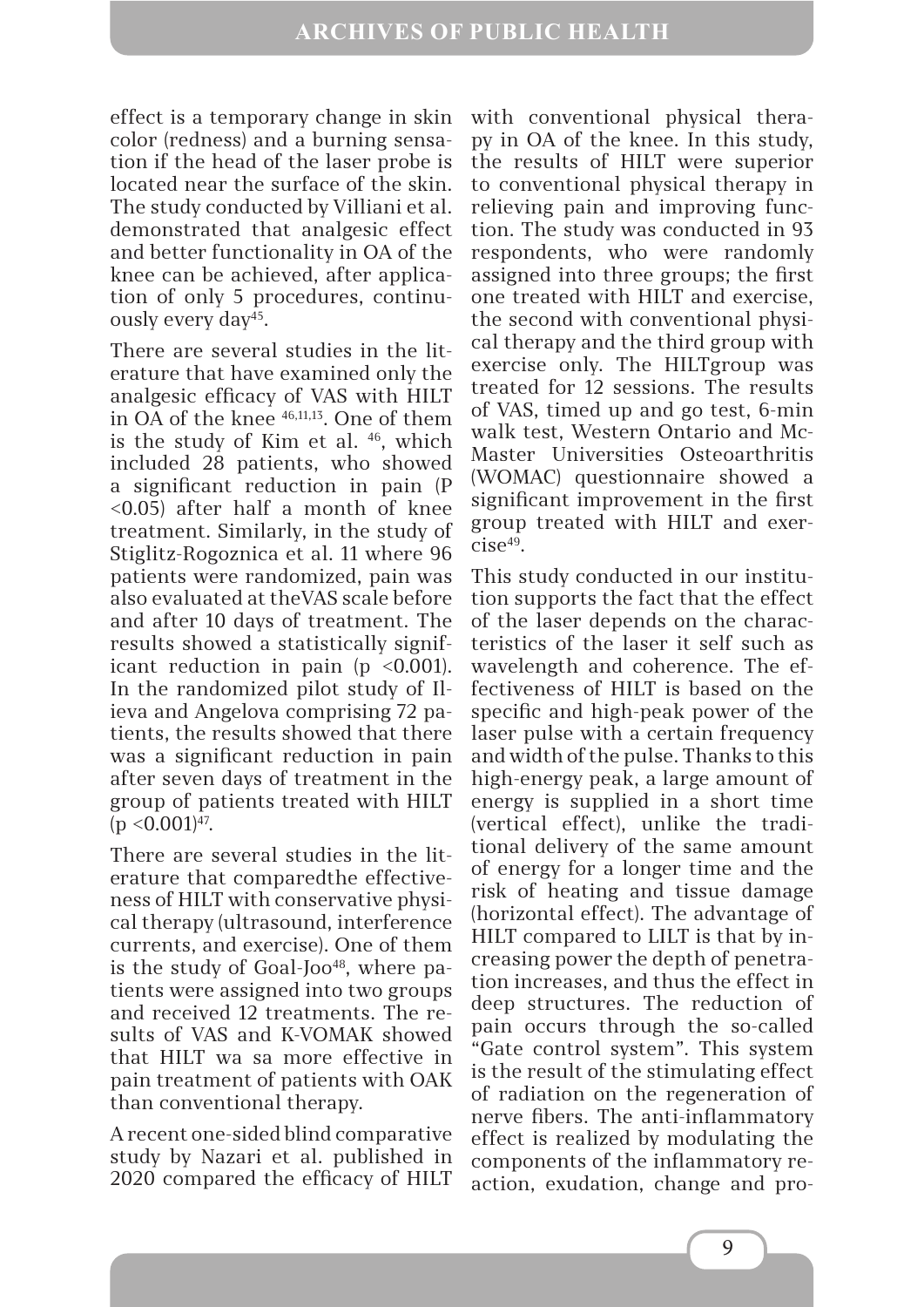liferation, blocking cyclooxygenases and lipoxygenases and synthesis of prostaglandins and prostacyclin.

# **Conclusion**

The results of our study showed that treatment with HILT and LILT significantly reduces pain in patients with OA. Patients treated with HILT showed better results, i.e., had a significant reduction in pain compared to patients treated with LILT. The use of HILT has been shown to be clinically relevant in providing a rapid and potent pain-reducing effect.

In the future, these findings might be compared to changes in muscle contraction and strength. The effect of laser therapy, especially HILT, on the cartilage of the knee, can also be the subject of further research if we start from the assumption that it can improve cartilage regeneration. New comparative studies are needed in the future where the sample and follow-up time should be longer to see the long-term effect of HILT. All this would contribute to the development of an appropriate protocol for the treatment of OA of the knee.

# **References**

- 1. World Health Organization, Background Paper 6.12, Osteoarthritis. Available at http://www.who.int/ medicines/areas/priority medicines/BP6 12 Osteo.pdf
- 2. Sinusas K. Osteoarthritis: diagnosis and treatment. American Family Physician 2012; 85(1): 49–56.
- 3. Elboim-Gabyzon M, Rozen N, Laufer Y. Gender differences in pain perception and functional ability in subjects with knee osteoarthritis, ISRN Orthopedics. 2012; Article ID

413105, 4 p.

- 4. Beckwée et al. Effect of TENS on pain in relation to central sensitization in patients with osteoarthritis of the knee: study protocol of a randomized controlled trial. 2012; 13:21 http://www.trialsjournal. com/content/13/1/21
- 5. Loyola SJ, Richardson А. Efficacy of ultrasound therapy for the management of knee osteoarthritis: a systematic review with meta-analysis, Review, osteoarthritis and cartilage. 2010; 18, p. 1117-1126.
- 6. Min Oo W, Thae Bo M. Efficacy of physical modalities in knee osteoarthritis: Recent recommendations. Int J Phys Med Rehabil 2016; 4: e112.
- 7. Youssef E, Muaidi Q, Shanb A. Effect of laser therapy on chronic osteoarthritis of the knee in older subjects. J Lasers Med Sci 2016; 7(2):112-9.
- 8. Nakamura T, Ebihara S, Ohkuni I, et al. Low Level Laser Therapy for chronic knee joint pain patients. Laser Ther 2014;23(4):273-277.
- 9. Ferreira de Meneses SR, Hunter DJ, Young D E, Pasqual Marques A. Effect of low-level laser therapy (904 nm) and static stretching in patients with knee osteoarthritis: a protocol of randomised controlled trial. BMC Musculoskelet Disord 2015;16:252.
- 10. Hegeduus et al. The Effect of Low-Level Laser in knee osteoarthritis: A double-blind, randomized, placebo-controlled trial. Photomedicine and Laser Surgery 2009;27(4): 577–584.
- 11. Songa HJ, Seob HJ, Kimc D. Effectiveness of high-intensity laser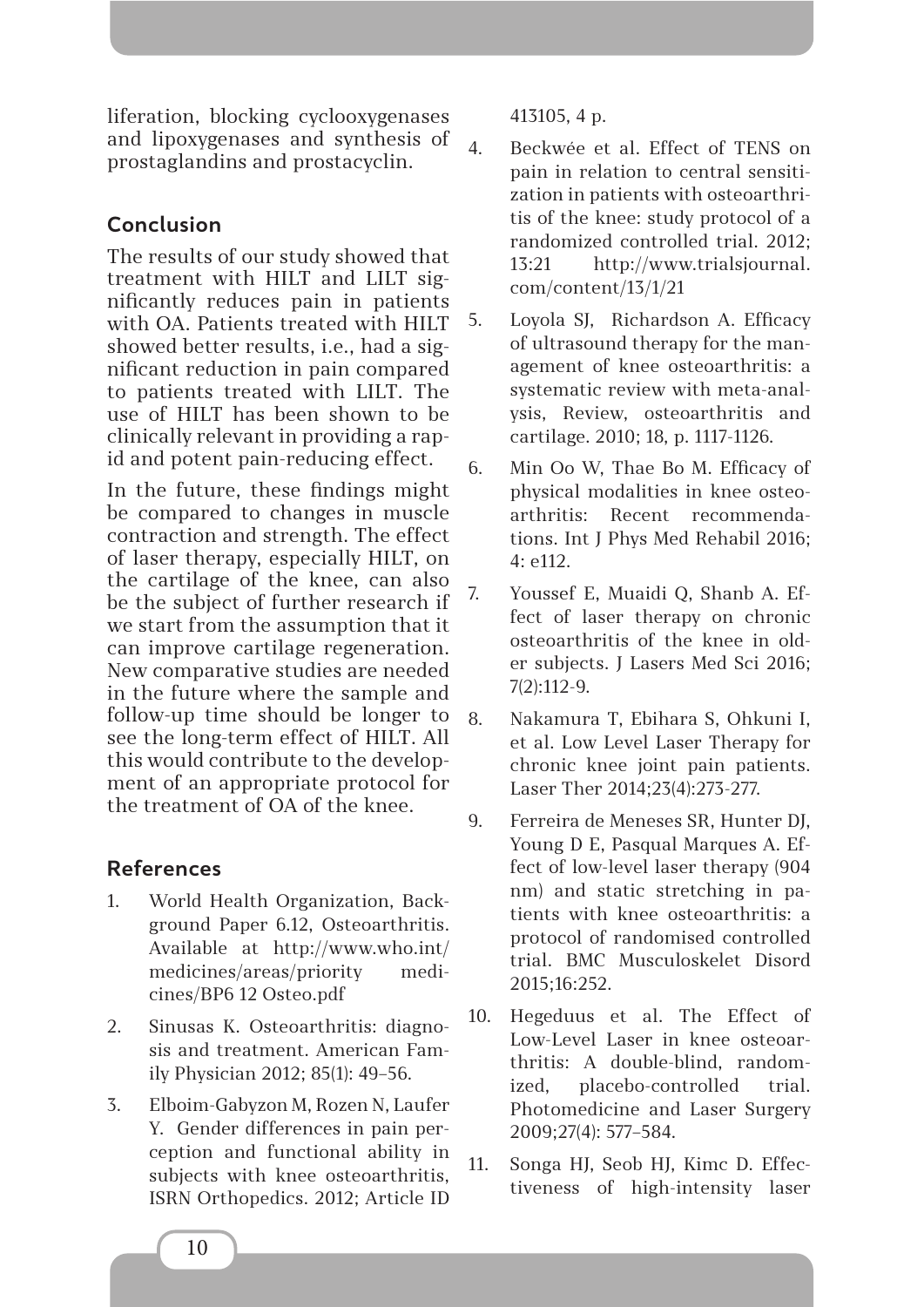therapy in the management of patients with knee osteoarthritis: A systematic review and meta-analysis of randomized controlled trials. Journal of Back and Musculoskeletal Rehabilitation 2020; 33: 875– 884.

- 12. Ezzati K, Laakso EL, Salari A. et al. The beneficial effects of high-intensity laser therapy and co-interventions on musculoskeletal pain management: a systematic review. J Lasers Med Sci 2020;11(1):81-90.
- 13. Štiglić-Rogoznica N et al. Analgesic effect of High Intensity Laser Therapy in knee osteoarthritis. Coll Antropol 2011; 35( 2): 183–185.
- 14. White PF, Cao X, Elvir-Lazo L, Hernandez H . Effect of High-Intensity Laser Treatments on chronic pain related to osteoarthritis in former professional athletes: A case series. J Mol Biomark Diagn 2017; 8: 343.
- 15. Николиќ-Димитрова Е. Основи на физикална терапија. Ласеротерапија (второ издание). Ласерџет, Скопје. 2011;195.
- 16. Ray M. Laser therapy and osteoarthritis disability: An update of an unresolved topic. Nov Tech Arthritis Bone Res 2017; 2(2): 555-585.
- 17. Moskvin SV, Kochetkov AV. Effective techniques of low level laser therapy. M. Tver: Triada, 2017;88 p.
- 18. Niemz M. Laser-Tissue Interactions-Fundamentals and Applications, Springer, Berlin, Germany, 3rd edition, 2007.
- 19. Santamato A, Solfrizzi V, Panza F, et al. Short-term effects of high-intensity laser therapy versus ultrasound therapy in the treatment of people with subacromialimpingement syndrome: a randomized

clinical trial. PhysTher 2009; 89: 643–652.

- 20. Gillian A H, Samra M, Tetyana K, Melissa F. Measures of adult pain: Visual Analog Scale for Pain (VAS Pain), Numeric Rating Scale for Pain (NRS Pain), McGill Pain Questionnaire (MPQ), Short-Form Mc-Gill Pain Questionnaire (SF-MPQ), Chronic Pain Grade Scale (CPGS), Short Form-36 Bodily Pain Scale (SF-36 BPS), and Measure of Intermittent and Constant Osteoarthritis Pain (ICOAP). Arthritis Care & Research, 2011; 63 (S11): S240–S252.
- 21. Jensen MP, Chen C, Brugger AM. Interpretation of visual analog scale ratings and change scores: a reanalysis of two clinical trials of postoperative pain. J Pain 2003;4:407–14.
- 22. http://www.womac.org/womac/index.htm
- 23. www.cmconsulenze.it/pdf/hilterapia\_report\_scientifico.pdf
- 24. Rubio CR, Cremonezzi D, Moya M et al. Helium–neon laser reduces the inflammatory process of arthritis. Photomed Laser Surg 2010; 28(1):125–129
- 25. Shen X, Zhao L, Ding G. Effect of combined laser acupuncture on knee osteoarthritis: a pilot study. Lasers Med Sci 2009; 24(2):129–136
- 26. Alfredo PP, Bjordal JM, Dreyer SH, еt al. Efficacy of low level laser therapy associated with exercises in knee osteoarthritis: a randomized double blind study. Clin Rehabil 2012; 26(6):523–533 32.
- 27. Tascioglu F, Armagan O, Tabak Y, Corapci L, Oner C. Low power laser treatment in patients with knee osteoarthritis. Swiss Med Wkly 2004; 134:254–258 33.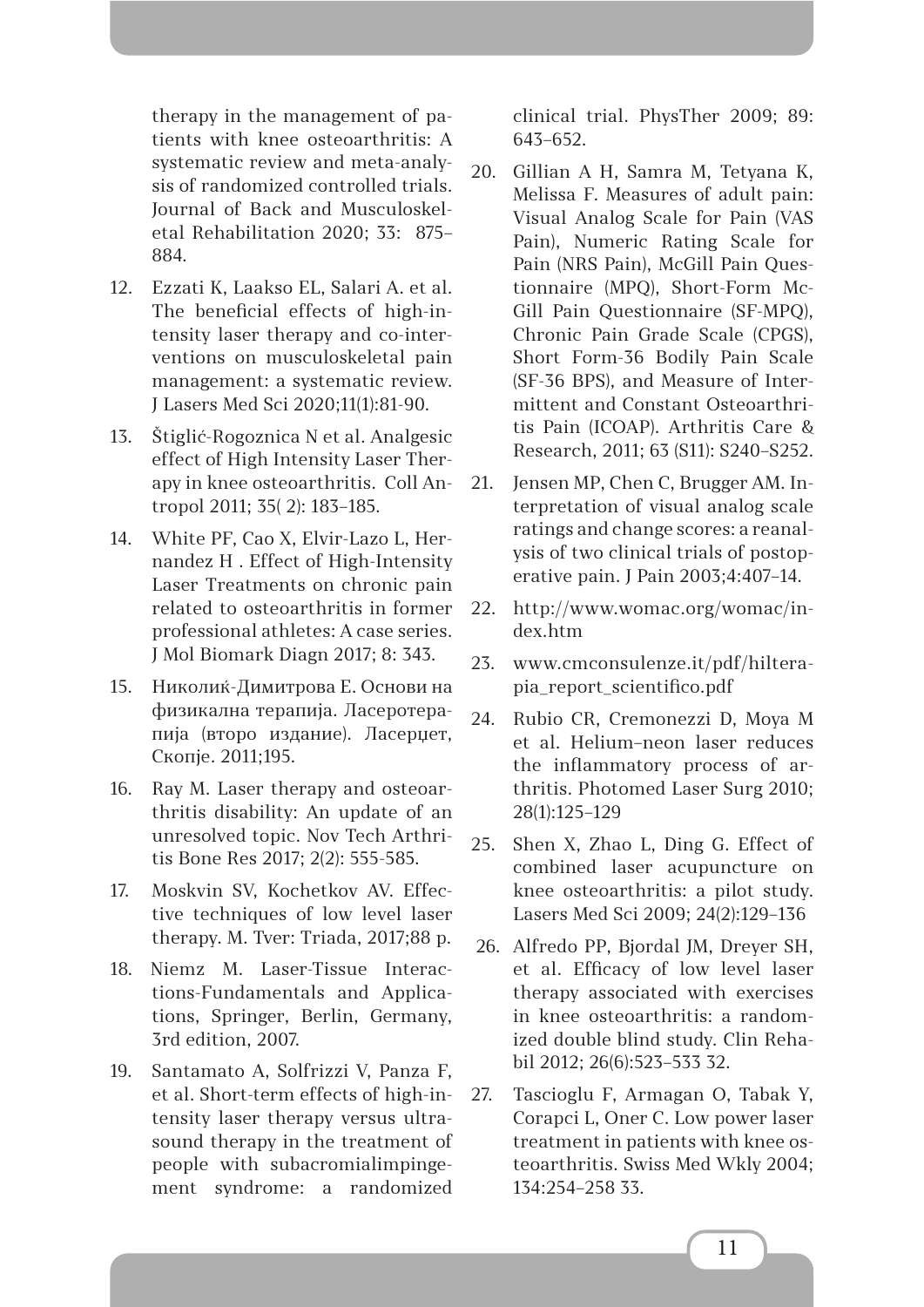- 28. Hsieh RL, Lo MT, Liao WC, Lee WC. Short-term effects of 890-nanometer radiation on pain physical activity, and postural stability in patients with knee osteoarthritis: a double-blind, randomized placebo-controlled study. Arch Phys Med Rehabil 2012; 93:757–764 34.
- 29. Rayegani SM, Bahrami MH, Elyaspour D, Mahdi S, Hosein С. Therapeutic effects of low level laser therapy (LLLT) in knee osteoarthritis, compared to therapeutic ultrasound. J Lasers Med Sci 2012; 3(2): 71–74
- 30. Alghadir A, Omar MT, Al-Askar AB, Al-Muteri NK. Effect of low-level laser therapy in patients with chronic knee osteoarthritis: a single-blinded randomized clinical study. Lasers Med Sci. 2014 ;29(2):749-55
- 31. Yurtkuran M, Alp A, Konur S, Ozçakir S, Bingol U. Laser acupuncture in knee osteoarthritis: a double-blind, randomized controlled study. Photomed Laser Surg 2007; 25(1):14–20.
- 32. Hegedus B, Viharos L, Gervain M, Galfi M. The effect of lowlevel laser in knee osteoarthritis: a double blind, randomized, placebo-controlled trial. Photomed Laser Surg 2009; 27(4):577–584.
- 33. White PF, Cao X, Elvir-Lazo L, Hernandez H. Effect of High-Intensity Laser Treatments on chronic pain related to osteoarthritis in former professional athletes: A case series. J Mol Biomark Diagn 2017; 8: 343.
- 34. Alayat MS, Atya AM, Ali MM, Shosha TM. Long-term effect of high-intensity laser therapy in the treatment of patients with chronic low back pain: a randomized blinded placebo-controlled trial. Lasers Med Sci. 2014 May;29(3):1065-73.
- 35. Fiore P, Panza F, Cassatella G, Russo A, Frisardi V et al. Short-term effects of high-intensity laser therapy versus ultrasound therapy in the treatment of low back pain: a randomized controlled trial. Eur J Phys Rehabil Med 2011; 47(3):367– 73.
- 36. Gocevska M, Nikolikj-Dimitrova E, Gjerakaroska-Savevska C. Effects of High - Intensity Laser in treatment of patients with chronic low back pain. Open Access Maced J Med Sci 2019;7(6):949-954.
- 37. Saggini R, Bellomo RG, Cancelli F. Hilterapia and chronic ankle pain syndromes. Abstract from Energy for Health; International journal of information and scientific culture. 2009; 3(3):22–25:38.
- 38. Chow RT, Johnson MI, Lopes-Martins RA, Bjordal JM. Efficacy of low-level laser therapy in the management of neck pain: A systematic review and meta-analysis of randomised placebo or active-treatment controlled trials. Lancet 2009; 374(9705): 1897-90.
- 39. Casale R, Damiani C, Maestri R, Wells CD. Pain and electrophysiological parameters are improved by combined 830– 1064 high-intensity LASER in symptomatic carpal tunnel syndrome versus Transcutaneous Electrical Nerve Stimulation. A randomized controlled study. Eur J Phys Rehabil Med 2013; 49(2): 205- 11.
- 40. Kim SH, Kim YH, Lee HR, Choi YE. Short-term effects of high-intensity laser therapy on frozen shoulder: A prospective randomized control study. Man Ther 2015; 20(6): 751-7.
- 41. Akkurt E, Kucuksen S, Yılmaz H, Parlak S et al. Long term effects of